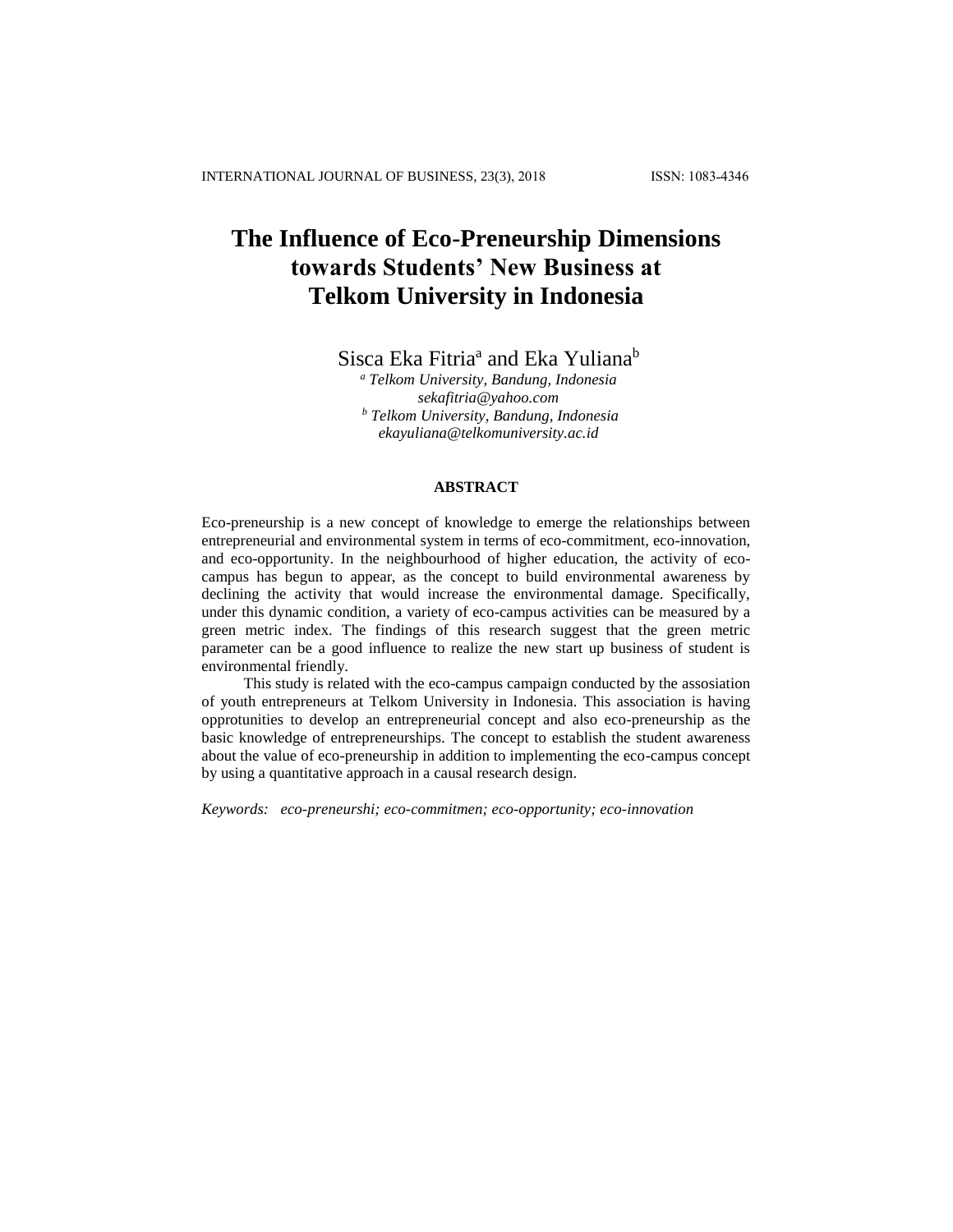#### **I. INTRODUCTION**

Environmental issues have recently become one of the most important and most noticed topics to concern. The world community is starting to not be in good shape. The tagline of "green" or "green", however, has become a new trend in everyday world society. Environmental aspect turns out to be one of the basic forms of development. On the other hand, entrepreneurship also remains to be taken as the topic of study that continues to grow both in the academic environment, business, community and government. It makes entrepreneurship to be tightly related to the economic growth of a country either at the micro level ( i.e., individuals and companies) or at the macro level (i.e., industries, regions, and countries). If this entrepreneurial topic is not carefully carried out by taking the environment for granted, it is not impossible that the earth will be destroyed by the act of entrepreneurs. Due to the trend in consumer-based demand for environmentally friendly, of course, becoming an eco-preneur is a potential opportunity for any business, both for the existing entrepreneurs and those who are in the stage of pioneering a new business. The basic principle of becoming an eco-preneur is the same as that of becoming an entrepreneur in general. The only difference is in the business approach, where eco-preneurs believe that their business is derived from any opportunities addressing environmental problems. Eco-preneurs, however, also create jobs on a large scale by providing some opportunities for people to contribute o , i.e. by preserving the environment while managing the business they run.

Eco-campus is a concept in managing the environment in the campus area by involving all academic community. According to the Environment Management Agency (Badan Pengendalian Lingkungan Hidup, BPLHD) as the agency that manages environmental management in West Java, eco-campus is categorized based on:

- 1. The difficulty in solving environmental problems;
- 2. Potential knowledge transfer is delivered through formal and informal education channels;
- 3. The Involvement of students possessing some awareness in environmental management;
- 4. The increase of student and environmental interaction;
- 5. The increase of public participation.

Table 1 shows the rankings of 10 universities in Indonesia based on the 2013 GUI green metric.

The spirit to implement eco-campus certainly should not only focus on the internal activity unit. It is from this condition, that this study is then conducted aimed at finding out the implementation of eco-campus in an external activity unit, where the only external activity unit associated with business pioneering is the Indonesian Young Entrepreneur Association, commonly called as HIPMI-PT. As the name suggests, HIPMI-PT certainly is a community of knowledge related to entrepreneurship. Besides, HIPMI-PT has also been able to create young entrepreneurs in different universities. However, it is questionable to what extent that these young entrepreneurs are able to understand eco-based efforts. This study is logically relevant since HIPMI-PT of Telkom University is a fusion of several HIPMI-PTs including HIPMI-PT of IT Telkom and HIPMI-PT of IM Telkom.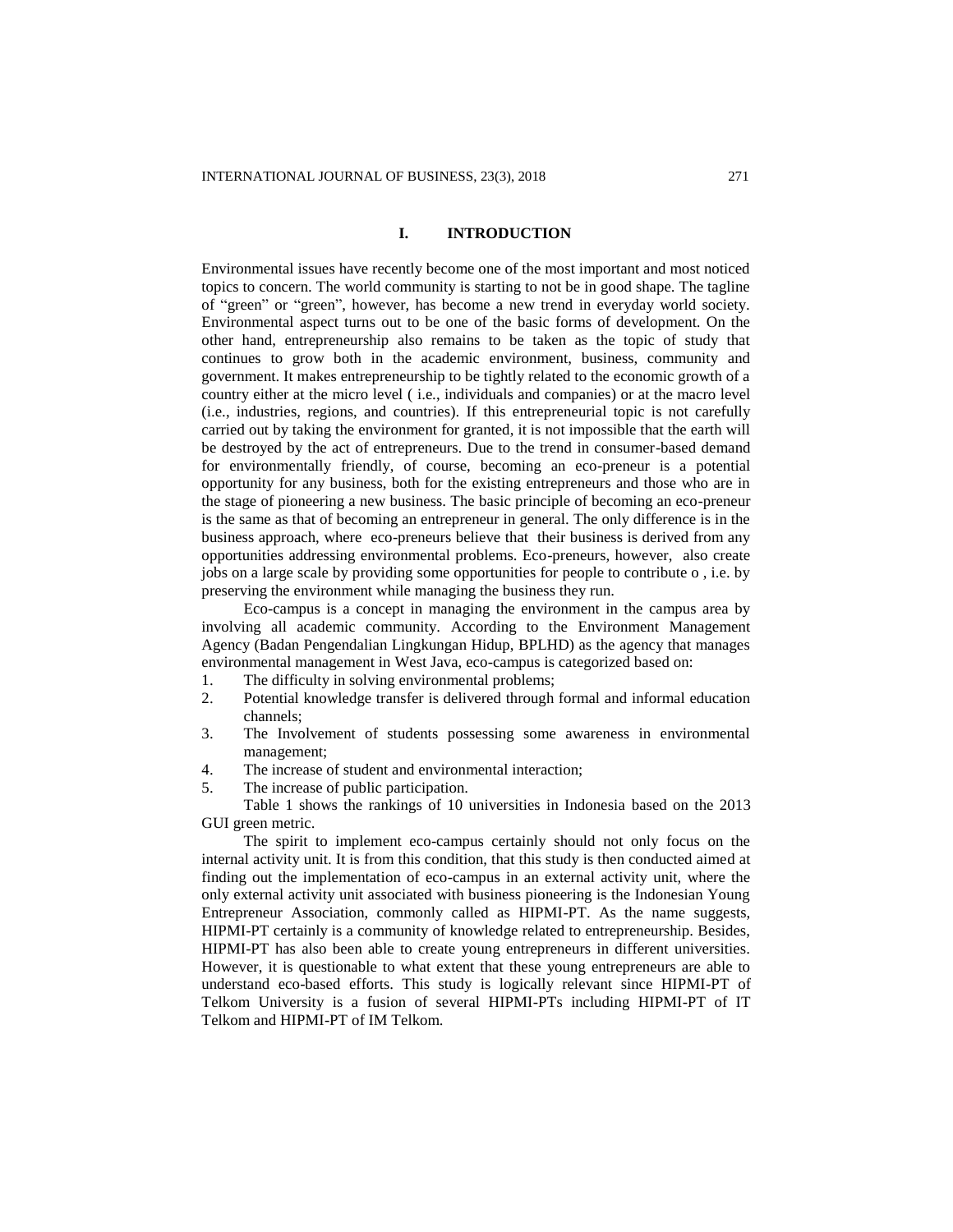|     |                                              |         |                | $\frac{1}{2}$ raining based on the 2019 OT green metric |                                    |       |       |                    |               |
|-----|----------------------------------------------|---------|----------------|---------------------------------------------------------|------------------------------------|-------|-------|--------------------|---------------|
| No. | University                                   | Ranking | Total<br>Score | Setting and<br>Infrastructure                           | Energy<br>and<br>Climate<br>Change | Waste | Water | Transp<br>ortation | Educa<br>tion |
| 1.  | Universitas<br>Indonesia                     | 30      | 6.379          | 983                                                     | 1.635                              | 1.050 | 475   | 1.475              | 761           |
| 2.  | Institut<br>Pertanian<br>Bogor               | 32      | 6.363          | 856                                                     | 1.330                              | 1.125 | 775   | 1.375              | 902           |
| 3.  | Universitas<br>Diponegoro<br>Universitas     | 47      | 6.172          | 621                                                     | 1.495                              | 1.350 | 525   | 1.375              | 806           |
| 4.  | Negeri<br>Semarang                           | 48      | 6.165          | 825                                                     | 1.545                              | 1.050 | 675   | 1.375              | 695           |
| 5.  | Institut<br>Teknologi<br>Bandung             | 85      | 5.756          | 689                                                     | 1.360                              | 1.425 | 875   | 900                | 507           |
| 6.  | Institut<br>Teknologi<br>Sepuluh<br>November | 123     | 5.308          | 684                                                     | 1.395                              | 1.050 | 875   | 675                | 629           |
| 7.  | Universitas<br>Sebelas<br>Maret              | 134     | 5.174          | 612                                                     | 1.285                              | 1.050 | 575   | 1.175              | 477           |
| 8.  | Universitas<br>Andalas                       | 146     | 5.032          | 676                                                     | 1.505                              | 1.050 | 500   | 659                | 643           |
| 9.  | Universitas<br>Lampung                       | 148     | 4.984          | 795                                                     | 1.285                              | 1.050 | 400   | 800                | 654           |
| 10. | Universitas<br>Riau                          | 164     | 4.814          | 574                                                     | 1.060                              | 900   | 750   | 925                | 605           |

**Table 1** World ranking based on the 2013 UI green metric

Source: Universitas Indonesia (2013)

In general, the purpose of this study is to find out the implementation of the Green Concept at Telkom University that is not only to achieve the rank, but also to foster the interest and awareness of students in pioneering entrepreneurship based on environmentally friendly concept. It is expected that future young entrepreneurs in Indonesia can apply the concept of eco-preneurship to a new student business pioneer. Optimism, in this case, is necessary, i.e. to maintain the spirit in increasing the green rating of the campus environment of Telkom University; so the next generation will enjoy the benefits. The effects coming from the implementation towards the major aspects of eco-preneurship may not be realized now, but it will certainly be in the next future.

The study on environment-based business at HIPMI-PT of Telkom University is derived from eco-preneurship theory which has three dimensions of eco-innovation, eco-commitment and eco-opportunity (Kainrath, 2011). Three research objectives to be achieved from this study are:

1. Describing the results of the study into the three dimensions of eco-preneruship identified at HIPMI-PT of Telkom University; including eco-innovation, ecocommitment, eco-opportunities.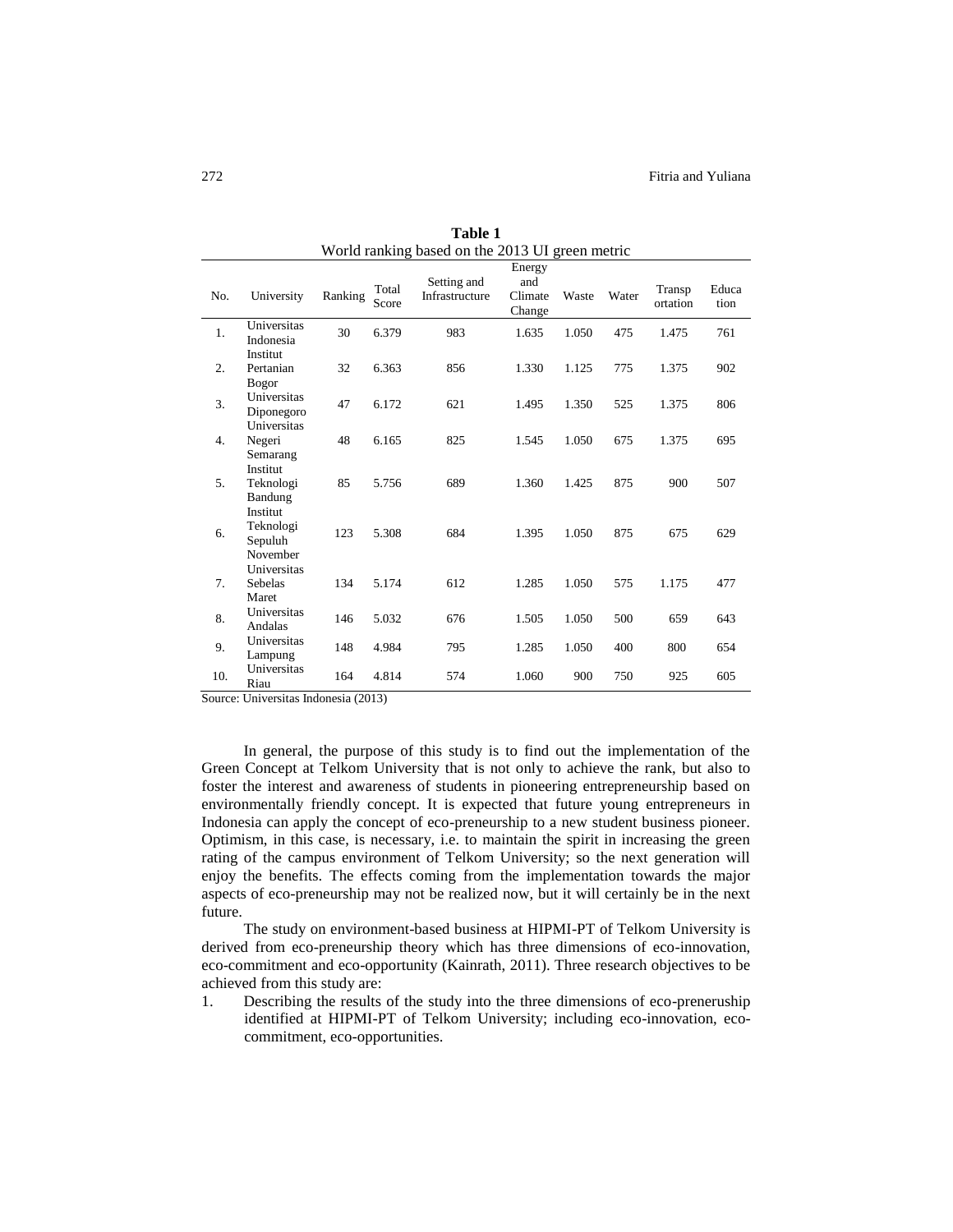- 2. Analyzing the results of the study examined from the calculation towards the influence of eco-innovation, eco-commitment and eco-opportunities on the realization of a new business pioneer at HIPMI-PT of Telkom University.
- 3. Providing some recommendation on some basic concepts in realizing a student business pioneer at HIPMI-PT of Telkom University to realize eco-campus in relation to the spirit of green metric.

# **II. LITERATURE REVIEW**

The main frame of eco-preneurship is given as a kind of guidance, which shows the eco-preneurs how the concepts are intersecting and related to one another. Framing is not intended to be the ultimate definition of eco-preneurship, but as a basic conceptualization of eco-preneruship used in this study and perhaps as a starting point for other studies (Kainrath, 2011: 14).



**Figure 1** Framing eco-preneurship

Source : Kainrath (2011: 15)

In contrast to other fields of study, the study on eco-preneurship is relatively new [Schaper (2002) in Kairath (2011: 141)]. Eco-preneurship began to develop as a study in the early 1990s, when some authors began discussing the "green entrepreneur", "the environmental entrepreneur" and the "eco-entrepreneur" which were subsequently merged into the "eco-preneur" [Schaper (2002) in Kairath (2011: 141)]. Although it is still relatively new, but the literature on eco-preneurship continues to grow, perhaps because it is still fragmented and some concepts are still not very clear. Ecopreneurship is still in research, mainly because the empirical studies of eco-preneurial companies are low in number, as Schaper explains, "The business of being environmentally friendly or environmentally responsible is a field that can relatively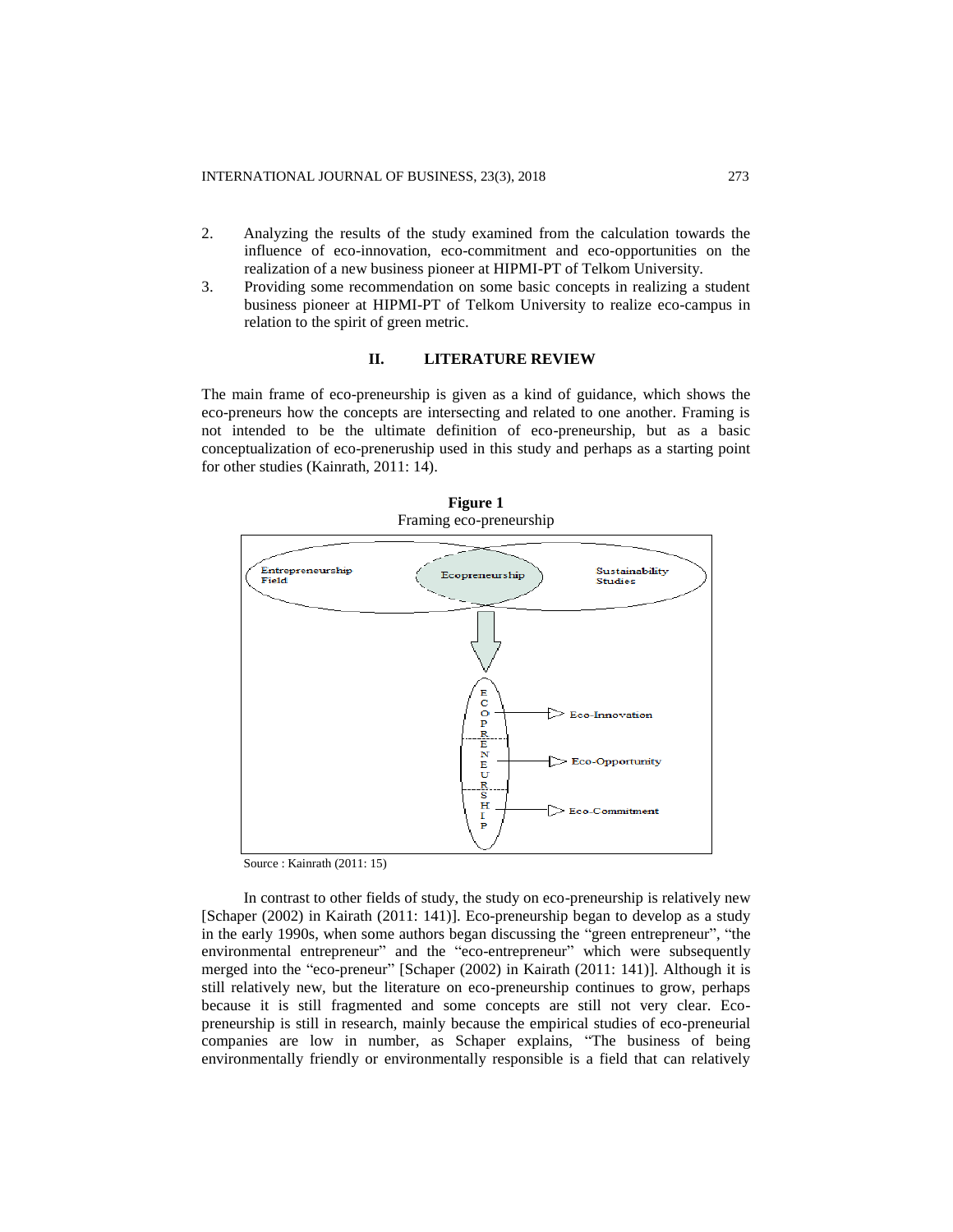still continue to be studied".

The following will describe the definition of eco-preneurship that is comprised by the three dimensions of eco-innovation, eco-commitment and eco-opportunities.

a) **Eco-innovation** is all measurement of relevant actors (companies, politicians, unions, associations, households), who develop new ideas, behaviors, products and new processes, and apply them to contribute in reducing environmental burdens or specific ecological sustainability objectives [Rennings (2000) in Kainrath (2011), p. 28).

b) **Eco-commitment**, Keogh and Polonsky (1998) in Kainrath (2011: 30) modified the "organizational commitment" model proposed by Meyer and Allen (1991). If it is not specifically stated, commitment to the environment can be seen only as a commitment to an idea or an issue. Furthermore, Keogh and Polonsky put forward the idea of a problematic commitment. They claim that the environment is seen as an entity, not just a physical entity but also an entity consisting of various forces aimed at realizing a company's agenda, such as the rule of law, market power, and internal strength of the company. Whether an individual or an organization can implement a commitment in this model.Lynes in Kainrath (2011: 31-32) suggests that the evidence of the environmental awareness commitment of an institution or company can be defined from (1) the commitment made to run; (2) the actions implemented in accordance with the commitments that have been made; (3) the sense of responsibility for the actions taken; (4) the dedication to improve environmental performance; and (5) the levels of engagement with environmental issues (both internally and externally).

c) **Eco-opportunity,** Dean and McMullen in Kainrath (2011: 32) identify some factors relevant to the environment and market failures, how it can lead to environmental degradation, and then offer ideas on how eco-preneurs can restore such environmental damage through the implementation of eco-friendly concept (eco opportunities). Based on the differences on how eco-opportunities are used, Dean and Mcmullen develop an environmental entrepreneurship theory. The following market failures are considered to be the possible sources of eco-opportunity: public facilities, monopoly power, improper government intervention, and less comprehensive information. Dean and Mcmullen reveal that not all market failures, even those relevant to environmental concerns, are related to eco-opportunities [Dean and McMullen (2005) in Kainrath (2011: 33)]. By utilizing eco-opportunity, eco-preneurs not only achieve entrepreneurial rents but also reduce the burden on the environment (environmental burden). Eco-friendly products or services directly contribute to the environment or at least have a detrimental effect compared to other unsanitary alternatives [Pastakia (1998) in Kainrath (2011: 33)].

In addition, there is also one of the most comprehensive frameworks used to classify eco-preneurship is the positioning matrix developed by Schaltegger (2002). This framework is illustrated in Figure 2 below.

The combination of these dimensions provides some business positions so it is possible to distinguish eco-preneurship from various forms of activities carried out in a corporate environment:

1. The management towards environmental issues is low in priority n considering that environmental protection is a mandate and focus on the implementation of environmental regulations and standards. Environmental issues are commonly submitted to legal entities and bureaucracy, which manage issues in accordance with formal rules and regulations.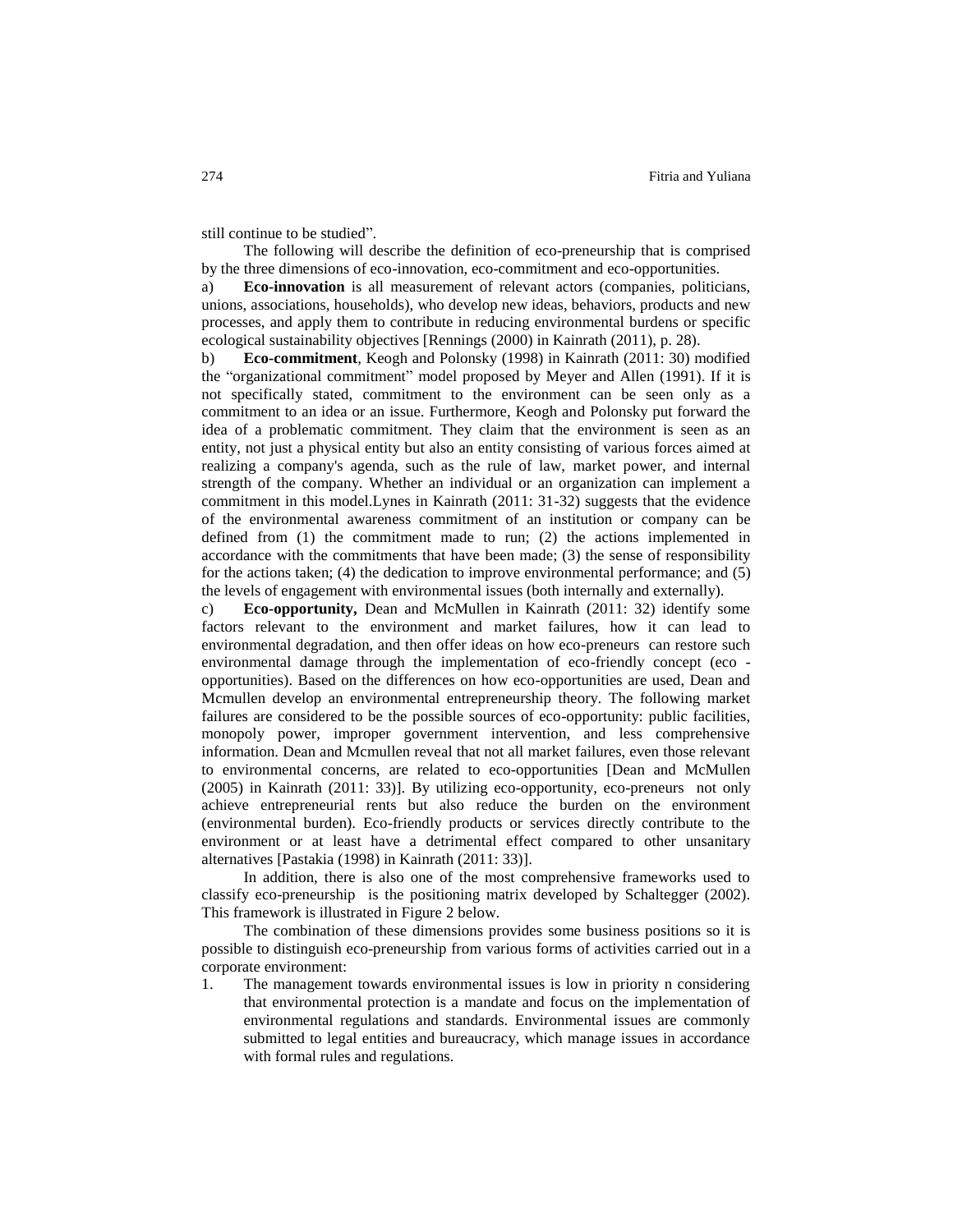



Source: Schaltegger (2002 : 49)

2. Corporate leaders take environmental issues as an additional aspect of the development of environmental management systems and departments that try to control environmental impacts in the most efficient way. Cost reduction, enhanced competitiveness and eco-efficiency, campaigning and product and service differentiation are the main objectives of environmental management.

Market effect of business

3. Companies located on the upper right-hand side of Figure-4 treat environmental problems as the central of their core business because their economic success is strongly linked to their environmental performance.

Along the horizontal axis in Figure 2, there is the market effect that is distinguished by alternative scenes, eco-niches and mass markets:

- 1. The suppliers of alternative economic modes (e.g., non-monetary swapping) act on their own in an alternative scene or eco-scene. This turnaround is meant to secure a personal lifestyle. There is no target market.
- 2. Eco-niches reflect the mid-market segment and are occupied by bioneers. The phrase "bioneer" is a combination of 'bio' and 'pioneer' and an attempt to reveal a major role in research and development as well as efforts to find customers with high preference for their creation and innovation. Bioneers focus on exciting market niches with their customer-focused eco-products.
- 3. In comparison, their eco-preneurs and companies aim to gain a large and growing market share to achieve or increase turnover in mass markets or mass markets.

#### **A. Green Entrepreneurship**

Definitions of entrepreneurs and green entrepreneurs are found to be appropriate for an investigative stufy. They have found some useful insights from the general literature on entrepreneurship and have presented an entrepreneurial green exploration typology and have coined the term "innovative opportunist", "ethicalmaverick", "ad hoc enviropreneur" and "visionary champion" to describe alternate green motivations or entrepreneurial orientations green. (Taylor and Walley, 2003). Kirkwood and Walton (2012) in research conducted in New Zealand further understand and describe how these eco-preneurs start, operate and manage their business. The result of this study is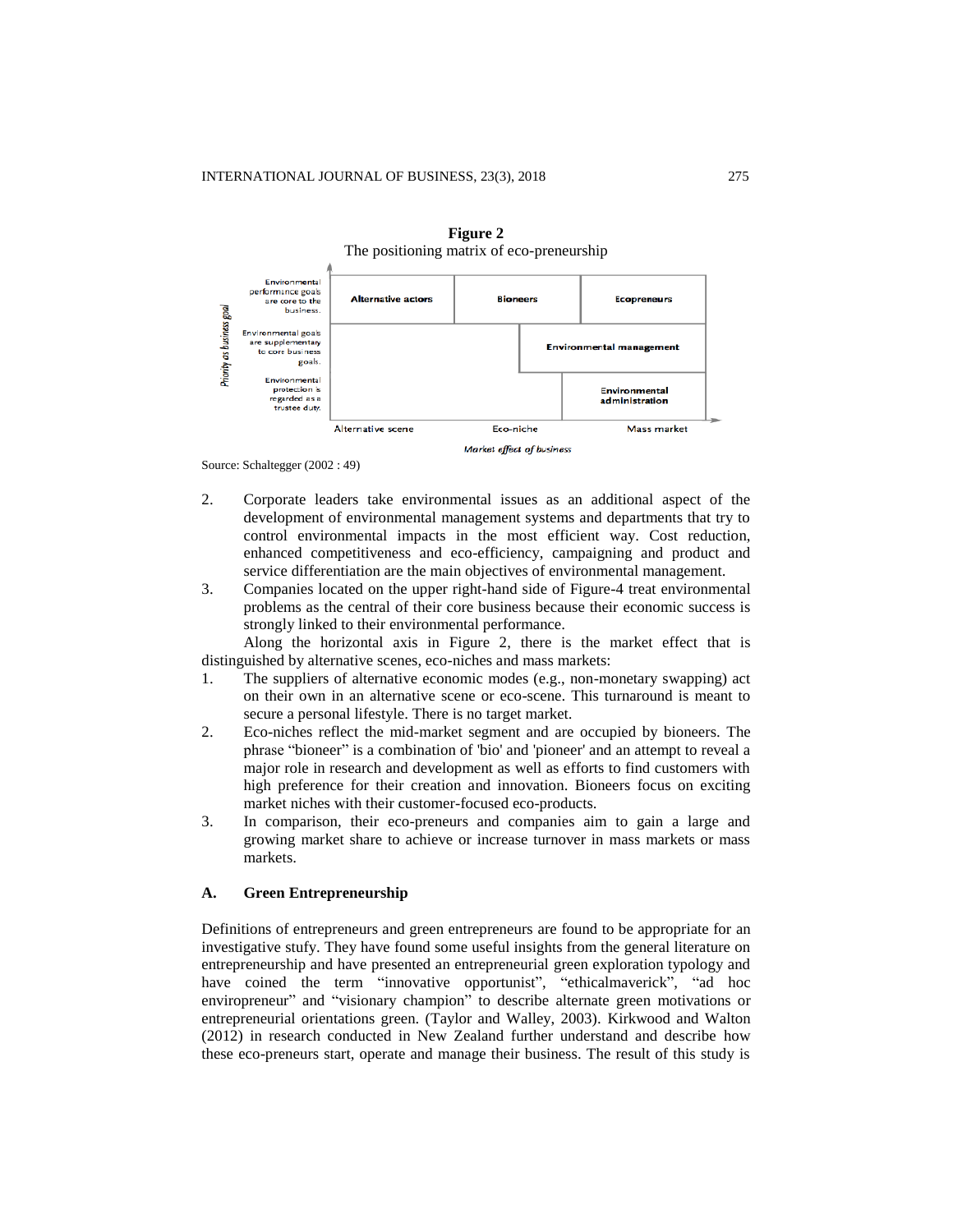that Eco-preneurs have a passion for the environment and a spirit conditions distinguishing them from other entrepreneurs.

"Green entrepreneurship" is also defined as a phenomenon increasingly relevant to a sustainable development perspective, but it much remains under investigation. However, global inequality and rising unemployment make some great challenges to policy makers, and so does the extensive destruction of wildlife and natural habitats, together with the effects of climate change and the rapid loss of biodiversity, as well as the vulnerability of already burdened social groups and ecosystems. It is an inefficient negative impact of economic activity on the environment and its consequences for the economy that have encouraged policymakers and scientists to emphasize the urgent need to move in a greener direction by encouraging the adoption of sustainable practices and cleaners technologies (Farinelly, 2011).

### **B. Research Framework**

In an effort to overcome environmental problems at Telkom University, the academic community should appropriately reflect the sense of care for the environment, and in this case be devoted to the environment of HIPMI PT of Telkom University. To realize the sensitivity towards environment, of course the human beings within the environment, i.e. at HIPMI PT of Telkom University, should be more focused whether they have approached an appropriate concept or not. One concept offered is ecopreneurship that certainly cannot be separated from eco-preneur that is in the literature referred to as Framing Eco-preneurship. In that connection, the researcher tries to design a frame of mind as a starting point for answering the problem formulation. The frame of thought is shown in Figure 3 below:



**Figure 3**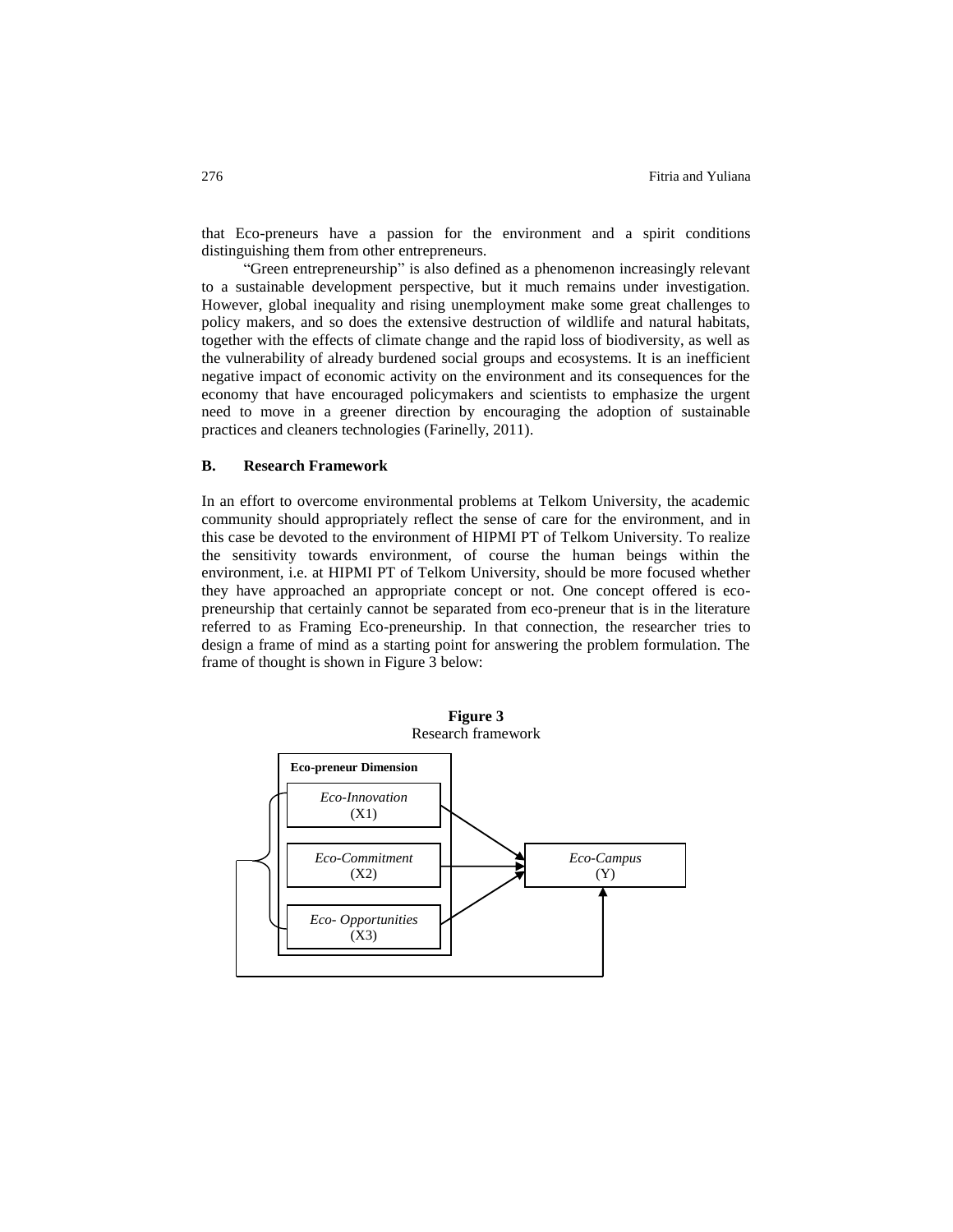#### **III. RESEARCH METHODOLOGY**

This study uses a causal research method. According to Nargundkar (2008: 23), causal research design is a research that seeks to establish the relation of causality as far as possible in a situation so that it can be concluded how the dependent variable  $(Y)$  is influenced by the independent variable  $(X)$ . Supported by the use of quantitative approach, it is defined as the research implemented using some measurements and figures to be then analysed through some description and made into some generalization (Suharsaputra, 2012: 49). According to Sugiyono (2009: 58), research variables are anything set by the researchers to learn and to be then drawn in a conclusion. This study consists of two variables studied, namely:

- a) Endogenous or dependent variables are the variables that are affected or which become the result of the independent variables (Sugiyono, 2009: 59). The dependent variable in this research is the new student business stub.
- b) Exogenous or independent variables are the variables that influence or the cause of the change or the incidence of the dependent variable (Sugiyono, 2009: 59). The independent variable in this research is eco-preneur.

Operationalization of variables in this study is shown in Table-2 below.

| Variable           | Sub-variable              | Indicator                                                                                                                                                                      |  |  |  |  |
|--------------------|---------------------------|--------------------------------------------------------------------------------------------------------------------------------------------------------------------------------|--|--|--|--|
|                    | Eco-Innovation<br>(X1)    | Product care<br>Product improvement<br>Functional innovation<br>System innovation                                                                                              |  |  |  |  |
| Eco-preneur<br>(X) | Eco-Commitment<br>(X2)    | The pledges of actions<br>Responsibility<br>The dedication to improving its environmental<br>performance<br>The level of involvement with environmental<br>$\bullet$<br>issues |  |  |  |  |
|                    | Eco-Opportunities<br>(X3) | Mitigate the environmental degradation<br>Not only achieves entrepreneurial rents                                                                                              |  |  |  |  |
| Eco-Campus<br>(Y)  |                           | Green rules<br>Green Attitude and Green Lifestyle<br>Green Infrastructure                                                                                                      |  |  |  |  |

# **Table 2** Operationalization of variables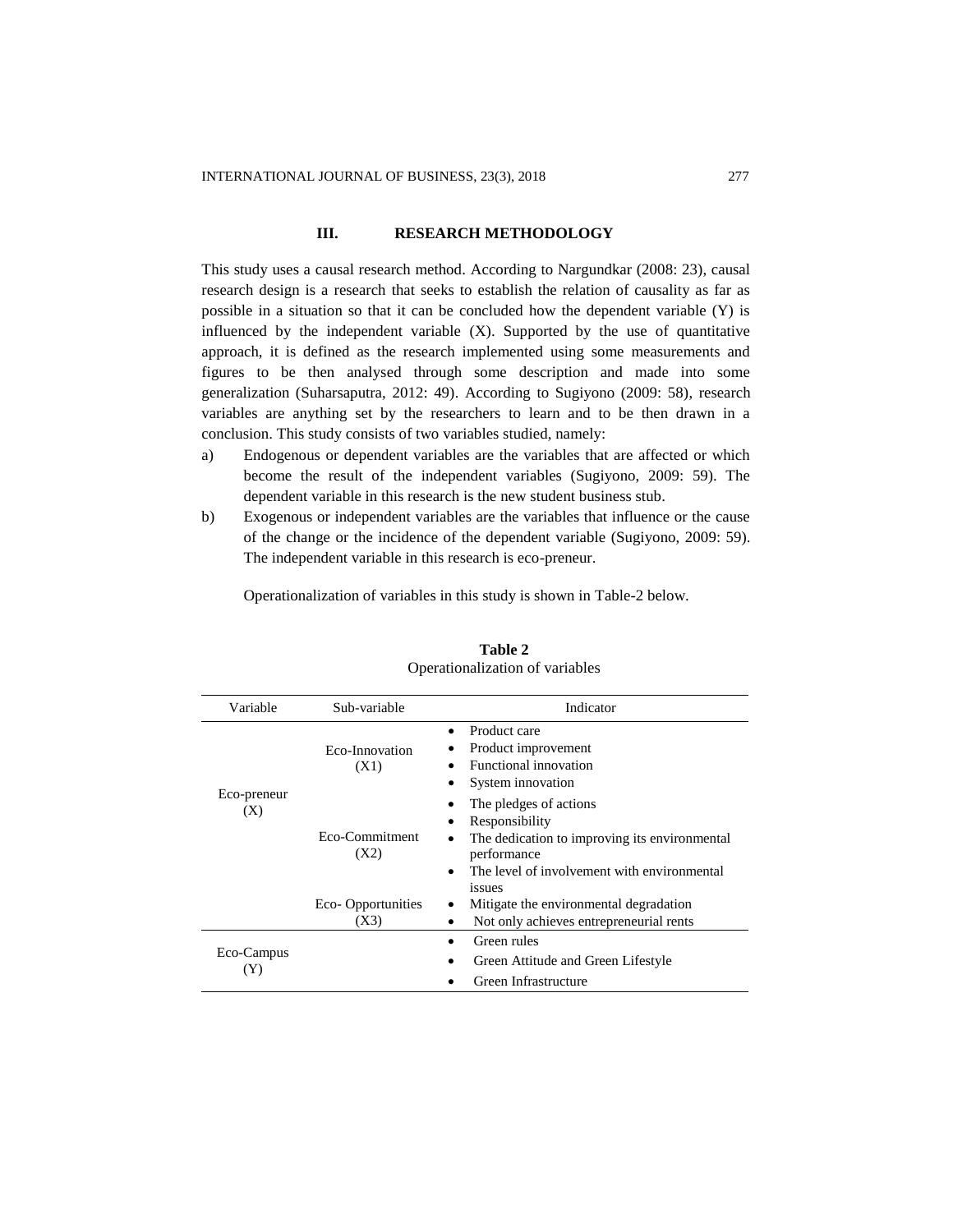#### **IV. FINDING AND DISCUSSION**

#### **A. Respondent Characteristics**

| Table 3                             |     |            |  |  |  |
|-------------------------------------|-----|------------|--|--|--|
| Respondent characteristics          |     |            |  |  |  |
| Characteristic                      | Qty | Percentage |  |  |  |
| Gender<br>1.                        |     |            |  |  |  |
| Female<br>٠                         | 93  | 62%        |  |  |  |
| Male<br>٠                           | 57  | 38%        |  |  |  |
| Batch<br>$2^{2}$                    |     |            |  |  |  |
| Batch 1<br>٠                        | 69  | 46%        |  |  |  |
| Batch 2                             | 45  | 36%        |  |  |  |
| Batch 3<br>٠                        | 36  | 24%        |  |  |  |
| Stewardship Status<br>3.            |     |            |  |  |  |
| Member                              | 114 | 76%        |  |  |  |
| Organization committee              | 36  | 24%        |  |  |  |
| <b>Faculty Classification</b><br>4. |     |            |  |  |  |
| <b>Economic and Business</b>        | 102 | 68%        |  |  |  |
| Creative Industry<br>٠              | 21  | 14%        |  |  |  |
| Engineering                         | 18  | 12%        |  |  |  |
| <b>Applied Science</b>              | 9   | 6%         |  |  |  |

In this research the respondents are dominated by women that is equal to 62%, where the most participant is the member of Batch 1 with the amount of 46%. Total 76% of respondents is as a member. The highest number of respondents from the Faculty of Economics and Business with the number of respondents 102 people or as much as 68%.

#### **B. Description of Research Variables**

The following Table 4 will explain the results of the respondents' answers to the statements about the independent variables of eco-preneur divided into three sub variables, namely Eco-Innovation, Eco-Commitment, and Eco-Opportunities, and the dependent variable is of Eco-Campus.

#### **C. Discussion**

# **1. Simultaneous discussion the influence of eco-innovation, eco-commitment, and eco-opportunities towards eco-campus**

Based on the hypothesis testing (F test) on the regression model done above, the value of simultaneously significance of regression model is 0.000, where this value is smaller than the significance level of 0.05 (5%), or 0,000 <0.05. The comparison between calculated F-test and F-table shows that the F-test score is 36.891 and the F-table is 2.67, which means F-test  $>$  F-table that is 36.891 $>$  2.67. From the results obtained, it can be concluded that simultaneously the three independent variables of Eco-Innovation, Eco-Commitment, and Eco-Opportunities variables significantly affect the dependent variable of Eco-Campus variable. Simultaneously, the influence of Eco-Innovation, Eco-Commitment, and Eco-Opportunities to Eco-Campus is 43.10%.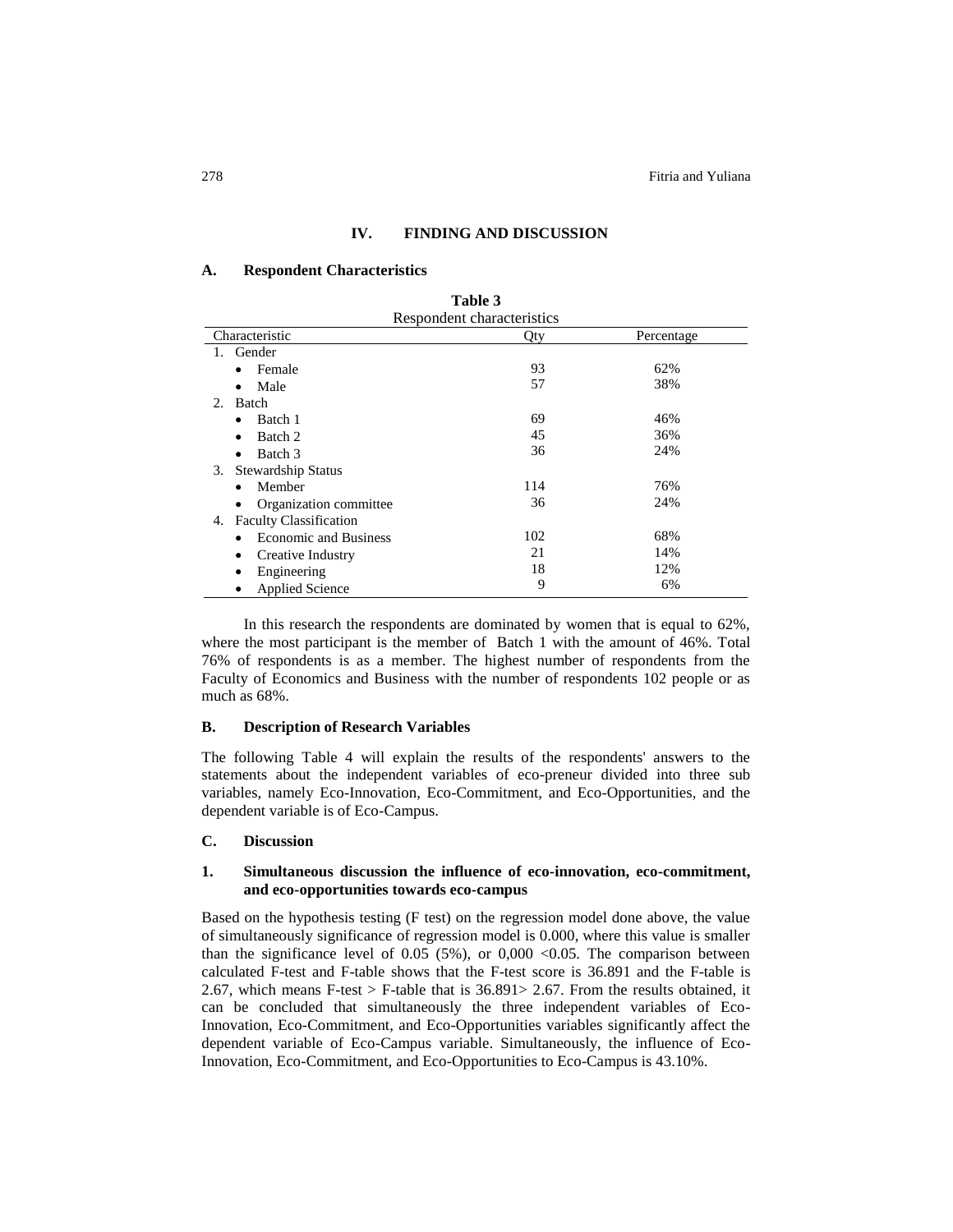| таріе 4<br>Result description |                               |                                                                                                                                                                                                                    |                          |                                 |                              |                                                  |  |
|-------------------------------|-------------------------------|--------------------------------------------------------------------------------------------------------------------------------------------------------------------------------------------------------------------|--------------------------|---------------------------------|------------------------------|--------------------------------------------------|--|
| Variable                      | Sub-variable                  | Indicator                                                                                                                                                                                                          | Actual<br>Score          | $\%$                            | Mean<br>Score                | Category                                         |  |
|                               | Eco-<br>Innovation<br>(X1)    | Product care<br>Product<br>improvement<br>Functional<br>innovation<br>System<br>innovation                                                                                                                         | 494<br>525<br>520<br>511 | 82.33<br>87.5<br>86.67<br>85.17 | 3.29<br>3.50<br>3.47<br>3.41 | Very High<br>Very High<br>Very High<br>Very High |  |
|                               | <b>TOTAL SCORE</b>            | 2033                                                                                                                                                                                                               | 84,71                    | 3.39                            | <b>Very High</b>             |                                                  |  |
| Eco-<br>preneur<br>(X)        | Eco-<br>Commitment<br>(X2)    | The pledges of<br>actions<br>Responsibility<br>The dedication<br>$\bullet$<br>to improving<br>its<br>environment-<br>tal performance<br>The level of<br>$\bullet$<br>involvement<br>with environ-<br>mental issues | 510<br>526<br>535<br>523 | 85<br>87.67<br>89.17<br>87.17   | 3.40<br>3.51<br>3.57<br>3.49 | Very High<br>Very High<br>Very High<br>Very High |  |
|                               | <b>TOTAL SCORE</b>            |                                                                                                                                                                                                                    | 2094                     | 87.25                           | 3.49                         | <b>Very High</b>                                 |  |
|                               | Eco-<br>Opportunities<br>(X3) | Mitigate the<br>$\bullet$<br>environmental<br>degradation<br>Not only<br>achieves entre-<br>preneurial rents                                                                                                       | 529<br>520               | 88.16<br>86.67                  | 3.52<br>3.47                 | Very High<br>Very High                           |  |
|                               | <b>TOTAL SCORE</b>            |                                                                                                                                                                                                                    | 1049                     | 87.41                           | 3.49                         | <b>Very High</b>                                 |  |
|                               |                               | Green rules<br>Green Attitude<br>$\bullet$                                                                                                                                                                         | 527                      | 87.95                           | 3.51                         | Very High                                        |  |
| Eco-<br>Campus<br>(Y)         |                               | and Green<br>Lifestyle<br>Green<br>Infrastructure                                                                                                                                                                  | 526<br>524               | 87.76<br>87.38                  | 3.46<br>3.49                 | Very High<br>Very High                           |  |
|                               | <b>TOTAL SCORE</b>            | 1577                                                                                                                                                                                                               | 87.69                    | 3.48                            | Very High                    |                                                  |  |

**Table 4**

# **2. Partial discussion of eco-innovation, eco-commitment, and eco-opprtunities**

# **a. The influence of eco-innovation towards eco-campus**

Based on the t-test conducted on the regression model, the value of Eco-Innovation variable significance is  $0.006 \le 0.05$  (the significance level of the research). In addition,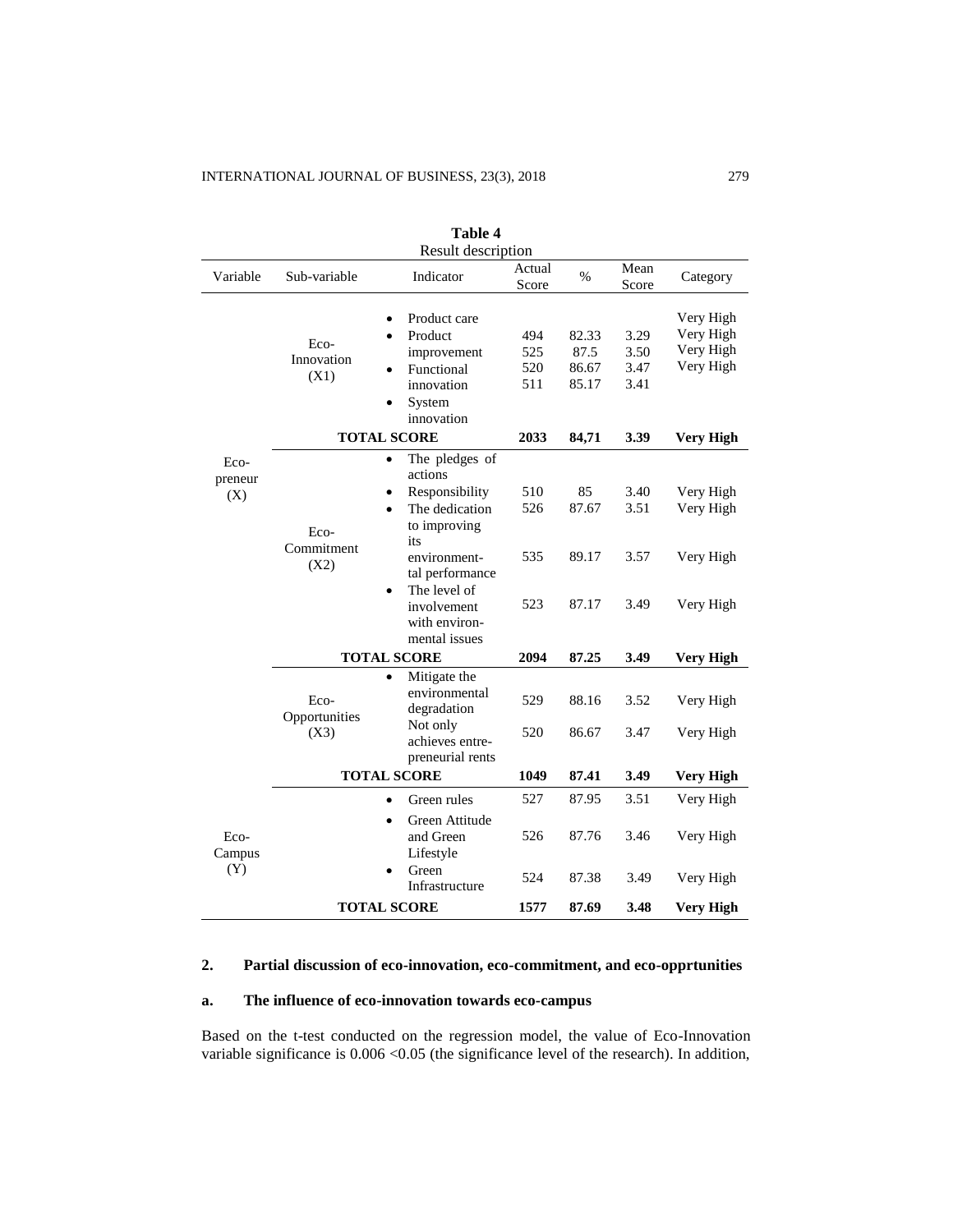the comparison between t-test and t-table shows that the t-test score is of 2.813, while the t-table is of 1.976 so that t-test  $>$  t-table is 2.813 $>$  1.976. It can be concluded from this research that partially Eco Innovation variable significantly affects Eco-Campus variable, whereas the influence of Eco-Innovation variable towards Eco-Campus variable is of 2.70%.

The study shows the influence of Eco-Innovation on Eco-Campus. This is because the Eco-Innovation is measured from relevant actors (companies, politicians, unions, associations, households), who develop new ideas, behaviours, products and new processes, and apply them to contribute to the reduction of environmental burden or on specific ecological sustainability goals. Eco-Innovation in this case is a commercial application in of the knowledge to obtain ecological improvement directly or indirectly. It is often used to describe related ideas, including the advancement of environmentally friendly technologies and an innovative and socially acceptable pathway to sustainability. Eco-Innovation requires some workforce that can consider issues from multiple perspectives and that can work effectively in cross-functional teams. Therefore, Eco-Innovation will lead to new ideas on the products produced that concern on environment, so it will be associated with the application of Eco-Campus concept.

#### **b. The influence of eco-commitment towards eco-campus**

Based on the t-test conducted on the regression model, the significance value of the Eco-Commitment variable is  $0.000 \le 0.05$  (the significance level of the research). In addition, the comparison between t-test and t-table shows that the t-test score is of 6.693, while the t-table is of 1.976, which means that t-test  $>$  t-table (6.693 $>$  1.976). Thus, it can be concluded that partially Eco-Commitment variable significantly influence to Eco-Campus variable, where Eco-Commitment variable gives some influence to Eco-Campus variable (19.70%).

The study shows the influence of Eco-Commitment to Eco-Campus. In this case an eco-preneur follows the vision of an entrepreneur, preceded by one or a combination of the three forms of commitment to the environment such as affective commitment, continuance commitment, and normative commitment. An eco-preneur whose movements are based on affective commitment to environmental development will always strive to create the best environmentally friendly solutions. Continuance commitment relates to economic and social losses caused by the neglect of the environmental aspect or the term cost opportunity. A person whose movements are based on a continuance commitment will greatly appreciate the existence of social and economic norms; therefore, he will strive to achieve socially and economically acceptable eco-opportunities. In addition, an Eco-preneur who runs a normative commitment will have a sense of duty. This may be caused by some external influences, such as environmental protection laws, or those imposing liability in relation to the environment. The Eco-Commitment of an eco-preneur will create some willingness to work hard and provide some energy and time for an activity that it will be able to be associated with the application of Eco-Campus concept.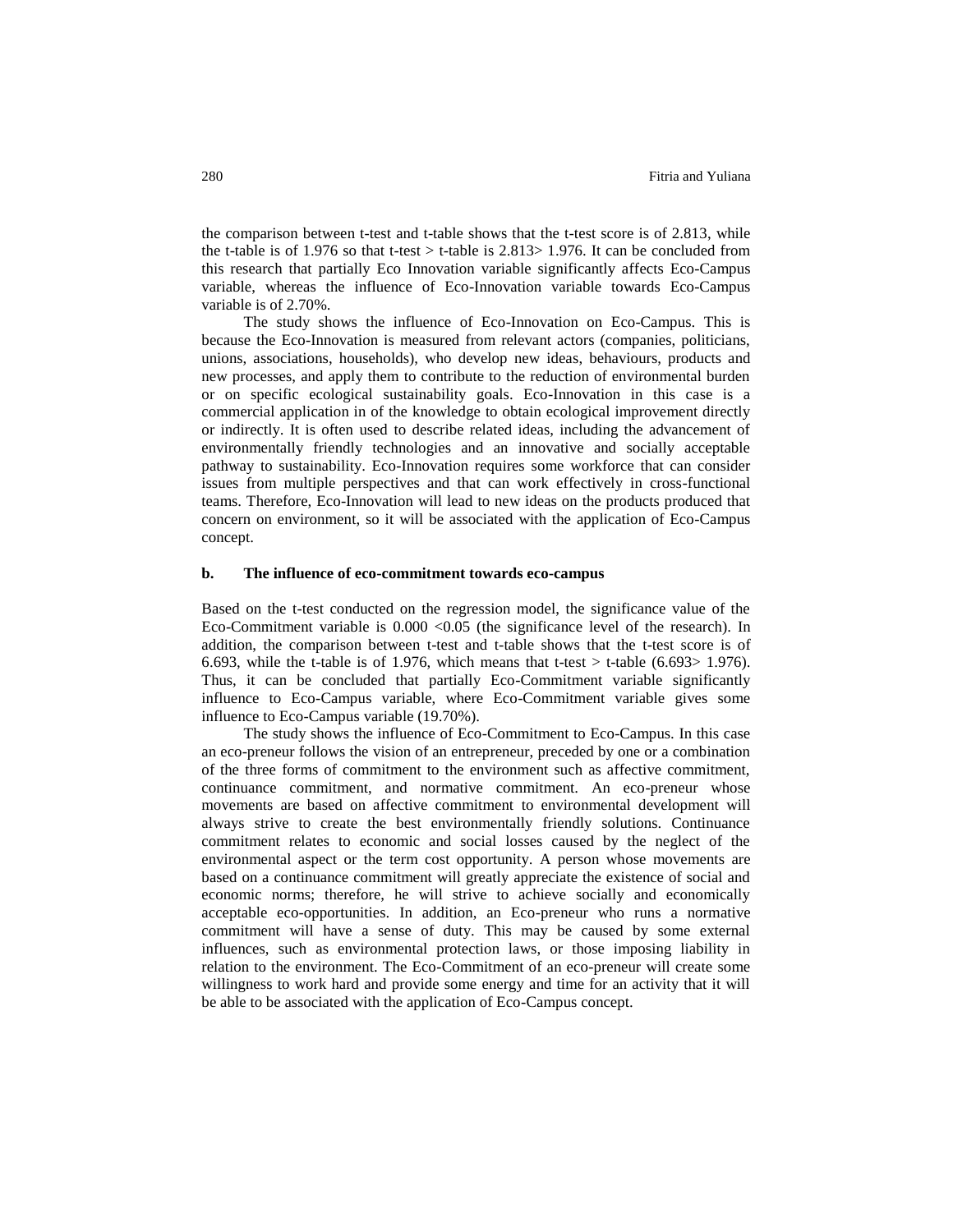#### **c. The influence of eco-opportunities towards eco-campus**

Based on the t-test conducted on the regression model, the significance value of the Eco-Commitment variable is  $0.000 \le 0.05$  (the significance level of the research). The comparison between the t-test and t-table, however, shows that t-test score is of 6.897 while t-table is of 1.976, which means that t-test $>$  t-table (6.897 $>$  1.976). Thus, it can be concluded that partially Eco-Opportunities variables significantly influence the Eco-Campus variables, where the Eco-Opportunities variable gives some effect to Eco-Campus variable (20.70%).

The results show that Eco-Opportunities give some influence on Eco-Campus. However, economic activity makes some environmental or social losses; in this case, economists have tried to attribute this fact to market failure. Theories of entrepreneurship often try to identify some associated opportunities that exist in the marketplace. Anything related to environment as well as market failures that leads to environmental degradation offers some ideas on how eco-preneurs can restore such environmental damage through eco-opportunities. By utilizing an eco-opportunity, ecopreneurs may not only achieve entrepreneurial Rents but also reduce the burden on the environment (environmental burden). Accordingly, the Eco-Opportunities an ecopreneur have will be able to bring some advantages on having some opportunities in producing products that are not only oriented to profit but also to the environment. Therefore, the Eco- Opportunities known by the members of HIPMI-PT of Telkom University may certainly be in line with the application of Eco-Campus concept.

#### **V. CONCLUSSION**

Based on the results of the study, the conclusions obtained regarding Eco-Innovation, Eco-Commitment, and Eco-Opportunities are as follows:

1. From the study on Eco-Innovation at HIPMI-PT of Telkom University , it can be seen that respondents have some desire in developing new ideas, behavior, innovation for new products and processes. It can also produce multifunctional products or services, which can be applied in an environmentally oriented manner, so as to reduce the environmental burdens or gives some contribution to specific ecological sustainability targets as an Eco-Innovation-friendly form.

2. From the study on Eco-Commitment at HIPMI-PT of Telkom University, it can be seen that respondents have a some willingness to work hard, give some energy and time to a some works or activities that concentrate on environment as Eco Commitment with reference to affective commitment, Continuance commitment, and normative commitment. Besides, it can also be seen that they are very keen on trying to be responsible, have a some dedication to the environment and also have an some engagement with environmental issues.

3. From the study on Eco-Opportunities at HIPMI-PT of Telkom University it can be seen that respondents believe that they are very eager to get an opportunity to cope with the environmental damage that already happened due to economic activity, and very eager to reduce some environmental degradation and also very eager to be oriented not only on profit but also on environmentally friendly.

4. The study on Eco-Campus at HIPMI-PT of Telkom University shows that respondents think that they really want to realize Eco-Campus concept but this can be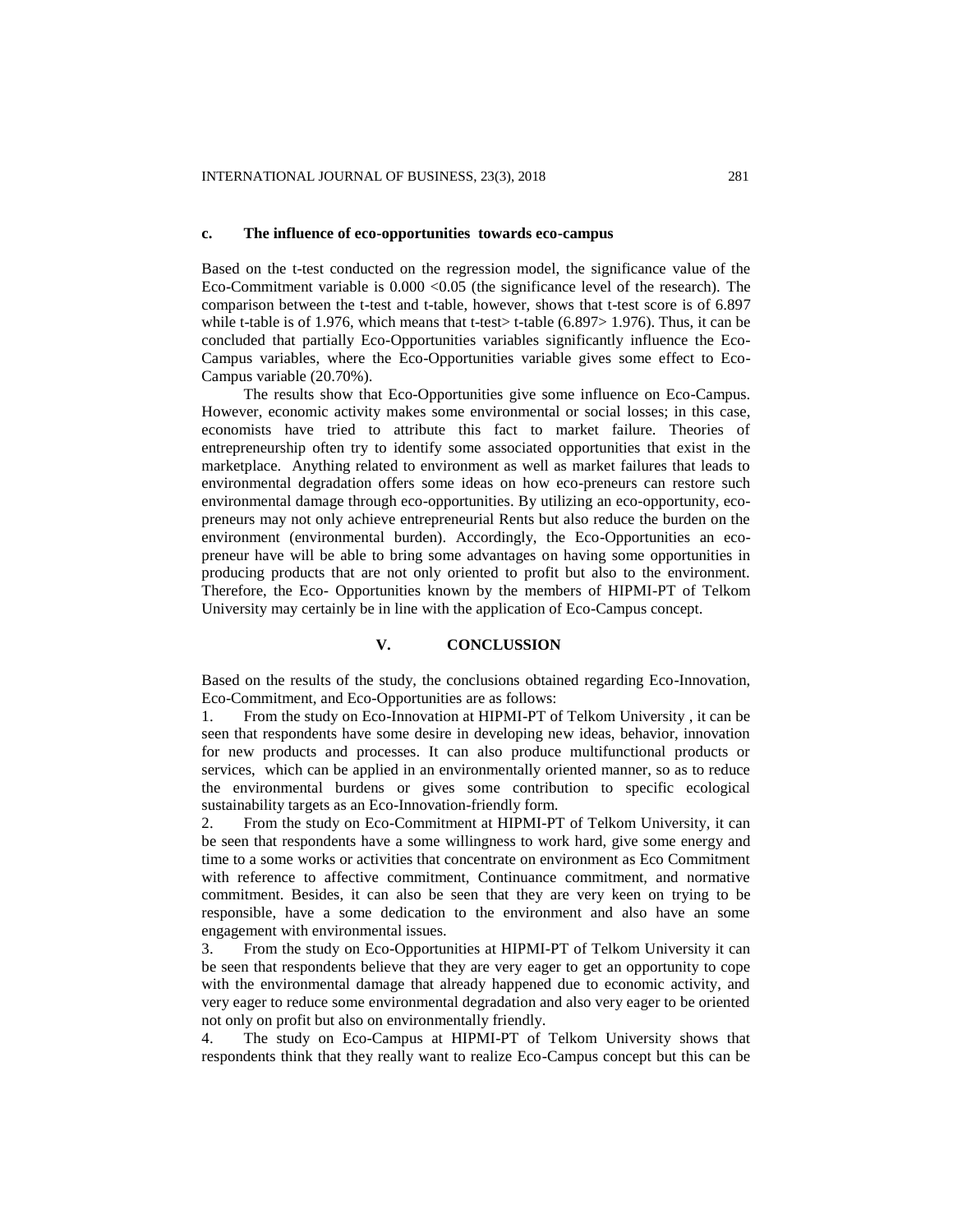realized if there are some supporting programs such as policies and regulations of from the rectorate. The rectorate policy and regulation is in line with the environmental awareness, behavior of all academic community related to the awareness of towards environmental problems, facilities and infrastructure (physical facilities) supporting matters relating to environmentally friendly. As a member of HIPMI-PT of Telkom University, one must show a sense of care to the environment that is not just babble, but more towards the implementation to make positive ideas can be realized and become reality as a form of Eco-Campus.

5. The study through hypothesis testing simultaneously or together show that Eco-Innovation, Eco-Commitment, and Eco-Opportunities have some influence on Eco-Campus. The influence of Eco-Innovation, Eco-Commitment, and Eco-Opportunities simultaneously towards Eco-Campus is of 43.10%.

6. The study conducted through partial hypothesis testing shows that Eco-Innovation, Eco-Commitment, and Eco-Opportunities affect Eco-Campus. The effect of Eco-Innovation in influencing Eco-Campus is of 2.70%. Large influence of Eco-Commitment in giving influence to Eco-Campus is of 19.70%. While the effect of Eco-Opportunities in giving effect to Eco-Campus is of 20.70%.

# **REFERENCES**

- Agricultural Student Green Movement Institut Pertanian Bogor, 2014, "Tentang Agreemove." <http://agreemove.lk.ipb.ac.id/tentang-agreemove/>
- Farinelli, F., 2011, "Green Entrepreneurship: The Missing Link towards a Greener Economy." [http://www.atdforum.org/IMG/pdf\\_paper6.pdf](http://www.atdforum.org/IMG/pdf_paper6.pdf)
- Institut Teknologi Bandung, 2011, "Ecocampus." [http://ecocampus.itb.ac.id/tentang-](http://ecocampus.itb.ac.id/tentang-2/ecocampus)[2/ecocampus](http://ecocampus.itb.ac.id/tentang-2/ecocampus)
- [http://production.uns.ac.id/web.uns/ news\\_ event.php?idMn=1andact=detandidA=](http://production.uns.ac.id/web.uns/%20news_%20event.php?idMn=1andact=detandidA=%201163)  [1163,](http://production.uns.ac.id/web.uns/%20news_%20event.php?idMn=1andact=detandidA=%201163) 2013, "UNS Jadi Green Kampus."
- [http://www.suaramerdeka.com/v2/index.php/read/news/2013/03/07/148187/Jadi-Green](http://www.suaramerdeka.com/v2/index.php/read/news/2013/03/07/148187/Jadi-Green%20-Campus-UNS-Tanam-Lima-Ribu-Pohon)  [-Campus-UNS-Tanam-Lima-Ribu-Pohon,](http://www.suaramerdeka.com/v2/index.php/read/news/2013/03/07/148187/Jadi-Green%20-Campus-UNS-Tanam-Lima-Ribu-Pohon) 2013, "Jadi Green Campus, UNS Tanam Lima Ribu Pohon."
- [http://www.ui.ac.id/id/campus/page/green-campus,](http://www.ui.ac.id/id/campus/page/green-campus) 2014, "Green Campus."
- Iskandar, 2008, *Metode Penelitian Pendidikandan Sosial.* Jakarta: GP Press.
- ITS, 2013, "Bersepeda Eco-Campus." http://www.geofisika.its.ac.id/ detail.php? tipe =beritaandid=121
- Jiang, X., B. Zheng, and H. Wang, 2010, The Research on Eco-campus Evaluation Index System and Weight.*WSEAS TRANSACTIONS on ENVIRONMENT and DEVELOPMENT*, Issue 12, Volume 6. [http://www.wseas.us/e-library/transactions](http://www.wseas.us/e-library/transactions%20/environment/2010/52-107.pdf)  [/environment/2010/52-107.pdf](http://www.wseas.us/e-library/transactions%20/environment/2010/52-107.pdf)
- Kainrath, D., 2011, *Eco-preneurship is Theory and Practice: A Proposed Emerging Framework for Eco-preneurship*. Saarbucken: LAP LAMBERT Academic Publishing GmbH and Co. KG.
- Kirkwood, J., and S. Walton, S, 2010, "How Eco-Preneurs' Green Values Affect Their International Engagement in Supply Chain Management." *Journal of International Entrepreneurship,* 8(6), 200–217. [http://econpapers.repec.org/article/kapjinten/](http://econpapers.repec.org/article/kapjinten/%20v_3a8_3ay_3a2010_3ai_3a2_3ap_3a200-217.htm) [v\\_3a8\\_3ay\\_3a2010\\_3ai\\_3a2\\_3ap\\_3a200-217.htm](http://econpapers.repec.org/article/kapjinten/%20v_3a8_3ay_3a2010_3ai_3a2_3ap_3a200-217.htm)
- Kompasiana, 2010, "Mewujudkan Kampus Berwawasan Lingkungan (Ecocampus)."